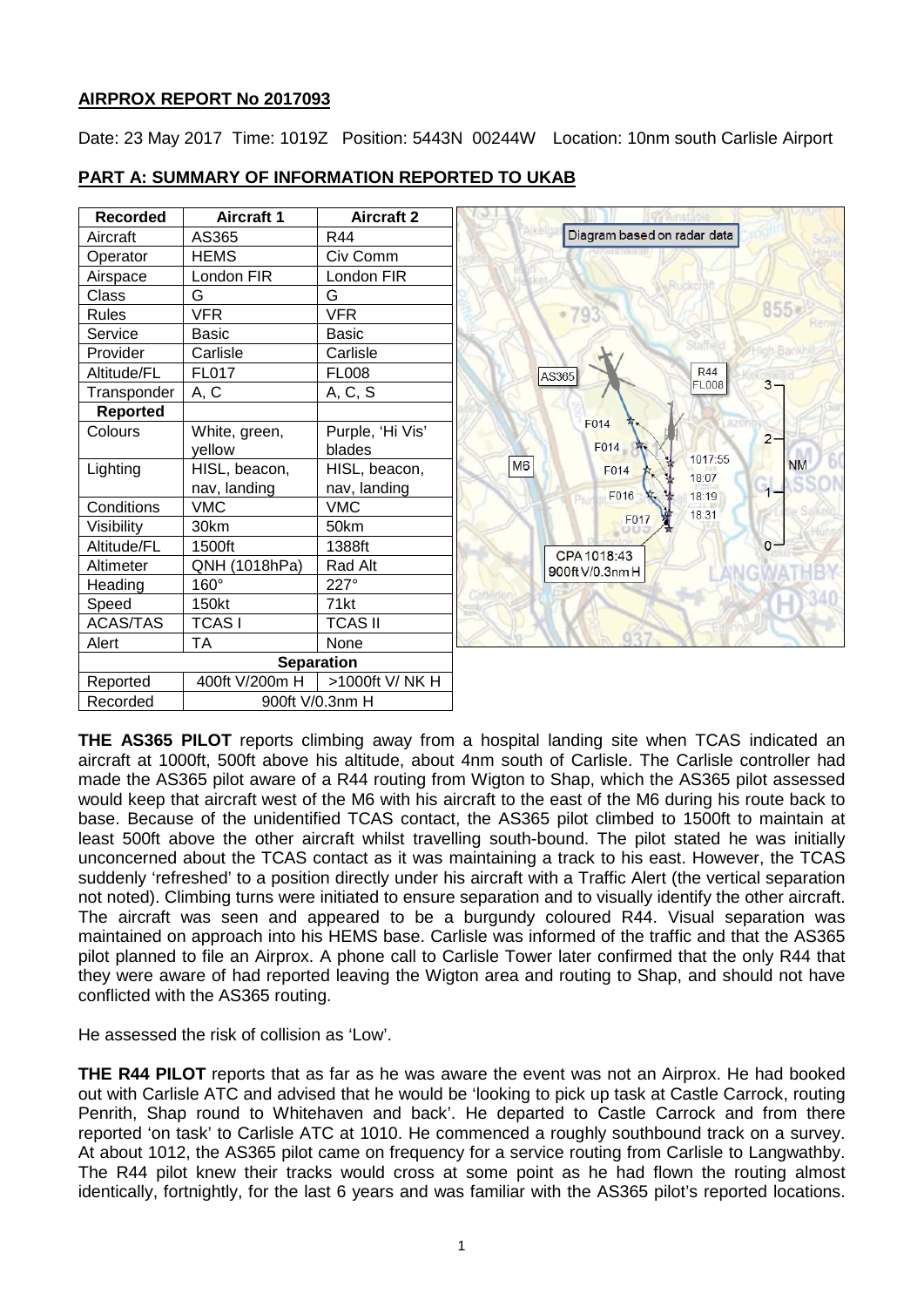He was satisfied that he was far enough ahead that he would remain so, and that the AS365 would pass behind him. The AS365 pilot was given Traffic Information by Carlisle ATC, who reported the Pipeline helicopter had left Carlisle to route to Wigton to Penrith. When the next opportunity presented itself, at about 1018, the R44 pilot reported to Carlisle that he was just north of Penrith, to make sure both Carlisle ATC and the AS365 pilot were aware of his actual location. At about 1020, the AS365 pilot reported 'visual with the Pipeline'. The R44 pilot looked around but could not gain visual contact because the AS365 was behind him. The Observer saw the AS365 about 2 minutes later in the left 10 o'clock position and considerably higher. The pilot also then got visual contact and, from its position and height, was satisfied that the AS365 had crossed above and behind him. At about 1022, the AS365 pilot transmitted that 'in accordance with his ops manual he would record that as an Airprox'. Both the R44 pilot and observer also heard what they thought was a comment 'he [the AS365 pilot] had passed 1000ft above and 1 mile behind from the Pipeline'. The R44 pilot stated that the reason he remembered this comment so clearly was that Carlisle ATC sounded as surprised as he and the observer had been. He and the observer then discussed the situation for the next few minutes as in their combined opinion it could not have been an Airprox at either of those separations in Class G airspace. Additionally the AS365 was always behind the R44 and in superb VMC conditions, so much so that 3 area photographs were taken for reference because '9999' did not do the day justice.

He assessed the risk of collision as 'None'.

**THE CARLISLE CONTROLLER** reports being on duty as the aerodrome controller at Carlisle with no access to surveillance equipment. The R44 pilot was on a local flight from Carlisle under a Basic Service in Class G airspace. When the R44 pilot booked out he said that he was going to pick up a pipeline survey South of Wigton and route to Shap. The AS365 pilot was on a Basic Service in Class G airspace. The reported R44 track was not near the AS365 so no Traffic Information was passed. At about 1017, the R44 pilot reported that he was still north of Penrith after hearing the controller pass Traffic Information to another aircraft in the Wigton area. Again his routing from Wigton to Shap should have put him nowhere near the AS365 track so no Traffic Information was passed. At 1018, the AS365 pilot reported that he was going to file an Airprox once on the ground. The R44 pilot did not mention an Airprox or say that he had seen any other traffic. The R44 pilot reported at Penrith at 1022 and requested a frequency change to London Information. Because of this position report, and along with the AS365 pilot's report, it suggests that the other aircraft was the R44 and that the pilot routed directly southbound from Carlisle instead of routing from South of Wigton. The AS365 pilot telephoned afterwards and explained that he had been following a target on TCAS for approximately 4 minutes. The pilot said that the target was always approximately 2nm ahead of his aircraft, travelling in the same direction. The pilot then said that the target seemed to jump on his TCAS display; the pilot sighted a R44 helicopter north of Penrith.

## **Factual Background**

The weather at Carlisle was recorded as follows:

METAR EGNC 231020Z 26010KT 210V290 9999 SCT025 15/08 Q1018=

## **Analysis and Investigation**

## **CAA ATSI**

The Airprox was reported by an AS365 pilot when he came into proximity with an R44 approximately 15nm south of Carlisle airport. Both pilots were in receipt of a Basic Service from Carlisle, which does not have a radar. ATSI had access to recorded R/T and telephone from Carlisle.

At 1005:01, the R44 pilot, who was planning a local survey flight, booked out over the radio with Carlisle. The controller believed he had requested to route from south abeam Wigton, down to Shap. The R/T recording was indistinct in parts and contained a syllable between 'south abeam'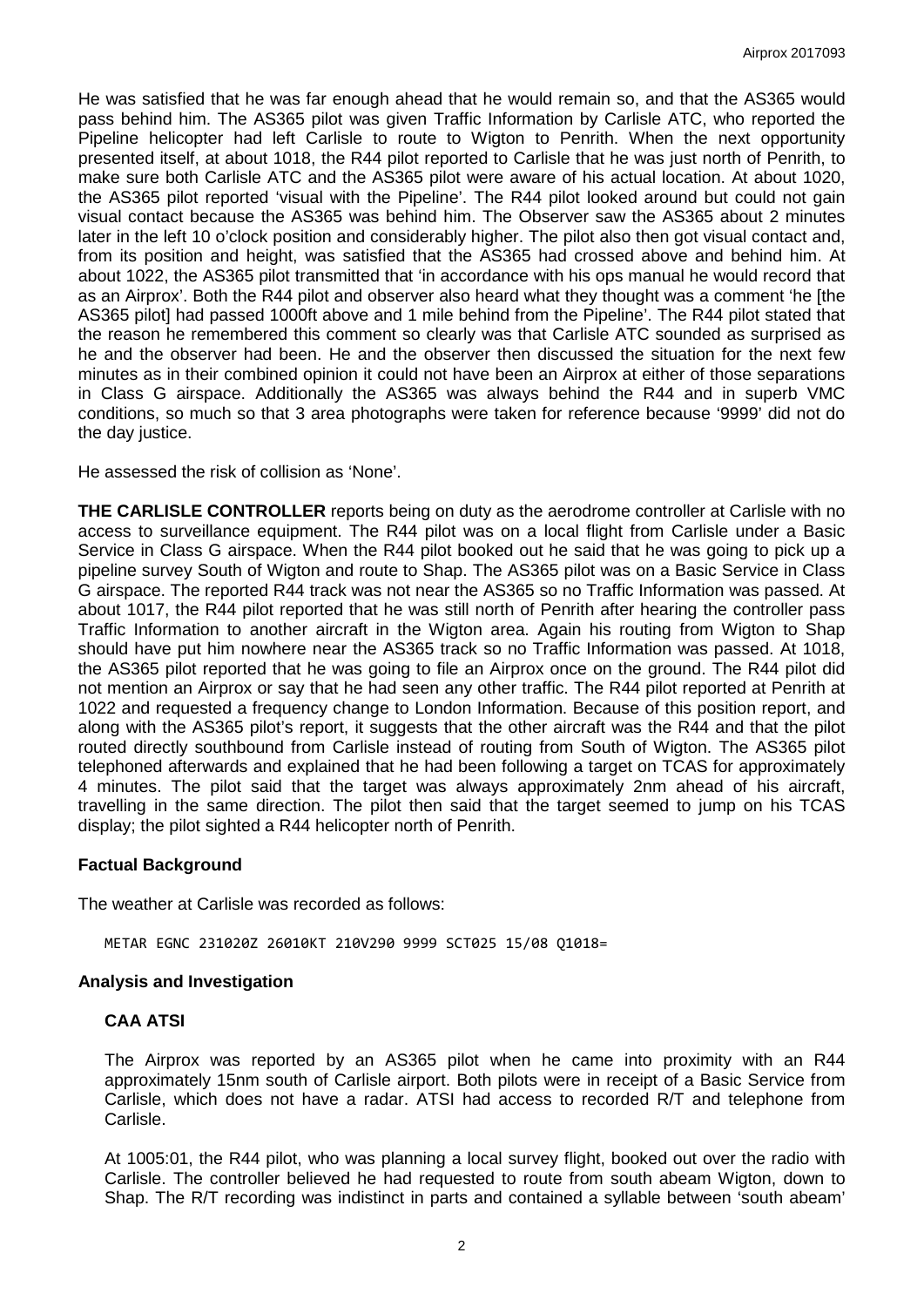and 'down to Shap', which was interpreted as 'Wigton' by the controller. Wigton is a small town approximately 14nm west-southwest of Carlisle airport. The R44 pilot departed from Carlisle at 1008 and a Basic Service was agreed. The controller requested, at 1010:57, that the R44 pilot report approaching Penrith. Figure 1 depicts the sites mentioned by the pilots. Carlisle airport is approximately 5nm east-northeast of the city of Carlisle.



At 1012:47, the AS365 pilot called Carlisle and reported departing the Cumberland Infirmary in Carlisle, proceeding to Langwathby. A Basic Service was agreed. Figure 2 (1013:30) depicts the radar recording when the AS365 was first observed.



<span id="page-2-0"></span><sup>1</sup> © OpenStreetMap contributors.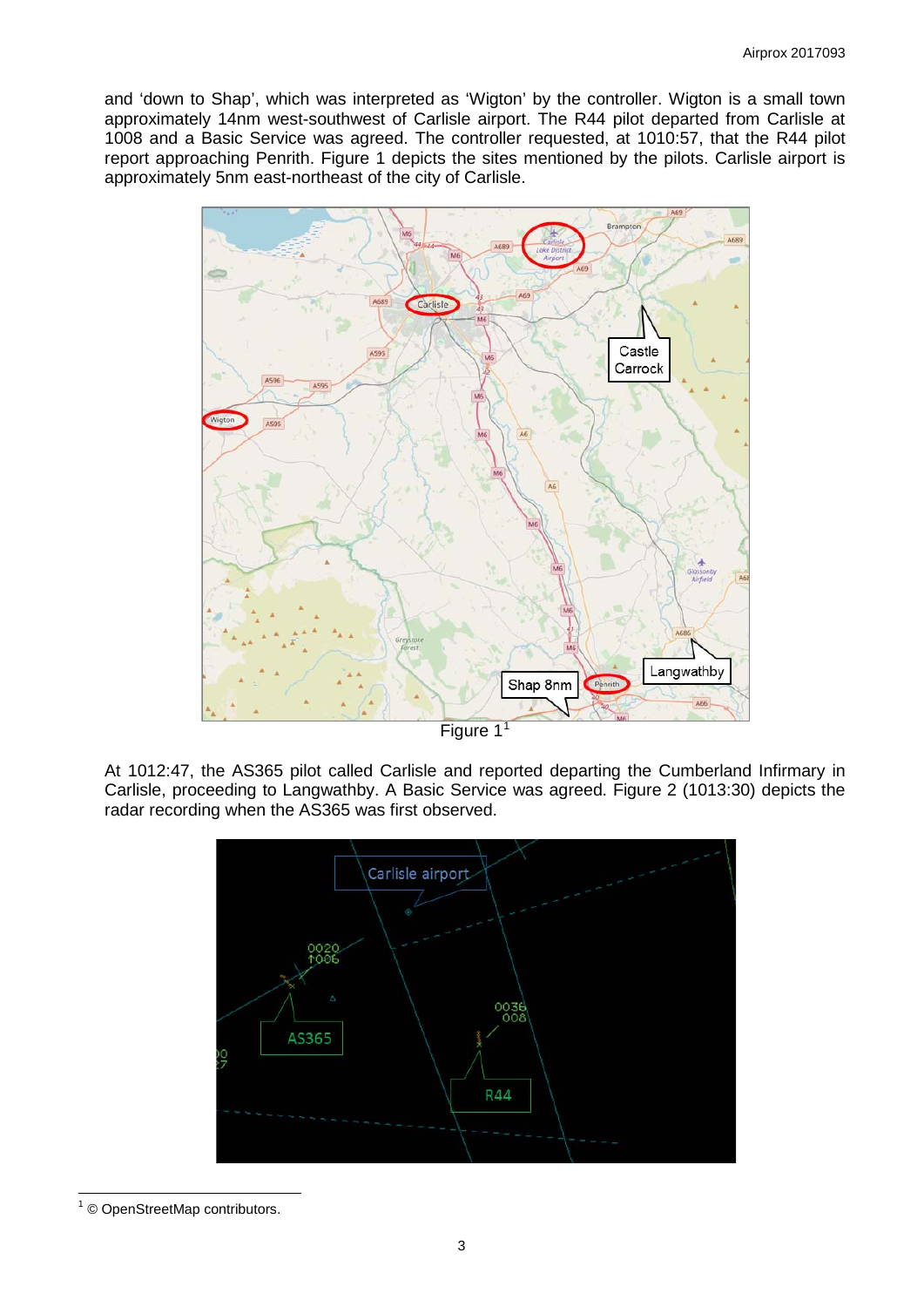At 1015:30 a Robin light aircraft pilot reported approaching Wigton tracking northeast bound. The controller provided Traffic Information about the R44, which he stated was routeing from Wigton to Shap, and AS365 to the Robin pilot and also advised the R44 and AS365 pilots about the Robin.

On the radar replay, the track of the R44 and AS365 could be seen to converge as the R44 pilot had taken a southerly routing from Carlisle. The controller reported that, because the R44 pilot had mentioned tracking from a point south of Wigton, they had not provided Traffic Information to the R44 about the AS365 as they had not considered the aircraft tracks would conflict. The R44 pilot reported the weather conditions to be very good with excellent visibility, and also commented that they were aware of the AS365 routing because they had operated in this area for many years on a regular basis.

At 1017:30, another pilot reported south of Wigton, tracking northeast-bound and the controller issued mutual Traffic Information to this traffic and the R44 pilot, again stating the R44 was routeing from Wigton to Shap. The R44 pilot then reported approaching Penrith. At 1018:27, the AS365 pilot reported a TCAS warning had been received and that an R44 had been sighted and they advised Carlisle of its presence. In his written report, the AS365 pilot stated he had been aware of the TCAS track [in fact the R44] soon after departure from Carlisle, had elected to climb to 1500ft to remain above its level, and also that his track would be to the east of, and the R44 which had been reported, to the west of the M6 motorway.

CPA occurred at 1018:43 with the aircraft indicating 900ft vertically and 0.2nm horizontally apart. (Figure 3). The AS365 pilot advised Carlisle that he would be filing an Airprox report.



Figure 3 – CPA 1018:43

Carlisle were providing a Basic Service without the use of surveillance equipment. The provider of a Basic Service is not required to monitor a flight and pilots should not expect any form of Traffic Information from a controller. However, generic Traffic Information may be provided if a controller knows of aerial activity that may affect a flight, for the purposes of helping the situational awareness of the pilot. Whether Traffic Information has been provided or not, the pilot remains responsible for collision avoidance without assistance from the controller.

The AS365 pilot later called Carlisle and discussed the event. He confirmed that he had also understood that the R44 was routeing from Wigton to Shap and, like the controller, had considered it would be well away from his own track. The AS365 pilot commented that he could see a contact on TCAS for some 4 minutes prior to the Airprox and had not been concerned. He also commented that initially he was not particularly concerned about the traffic as it was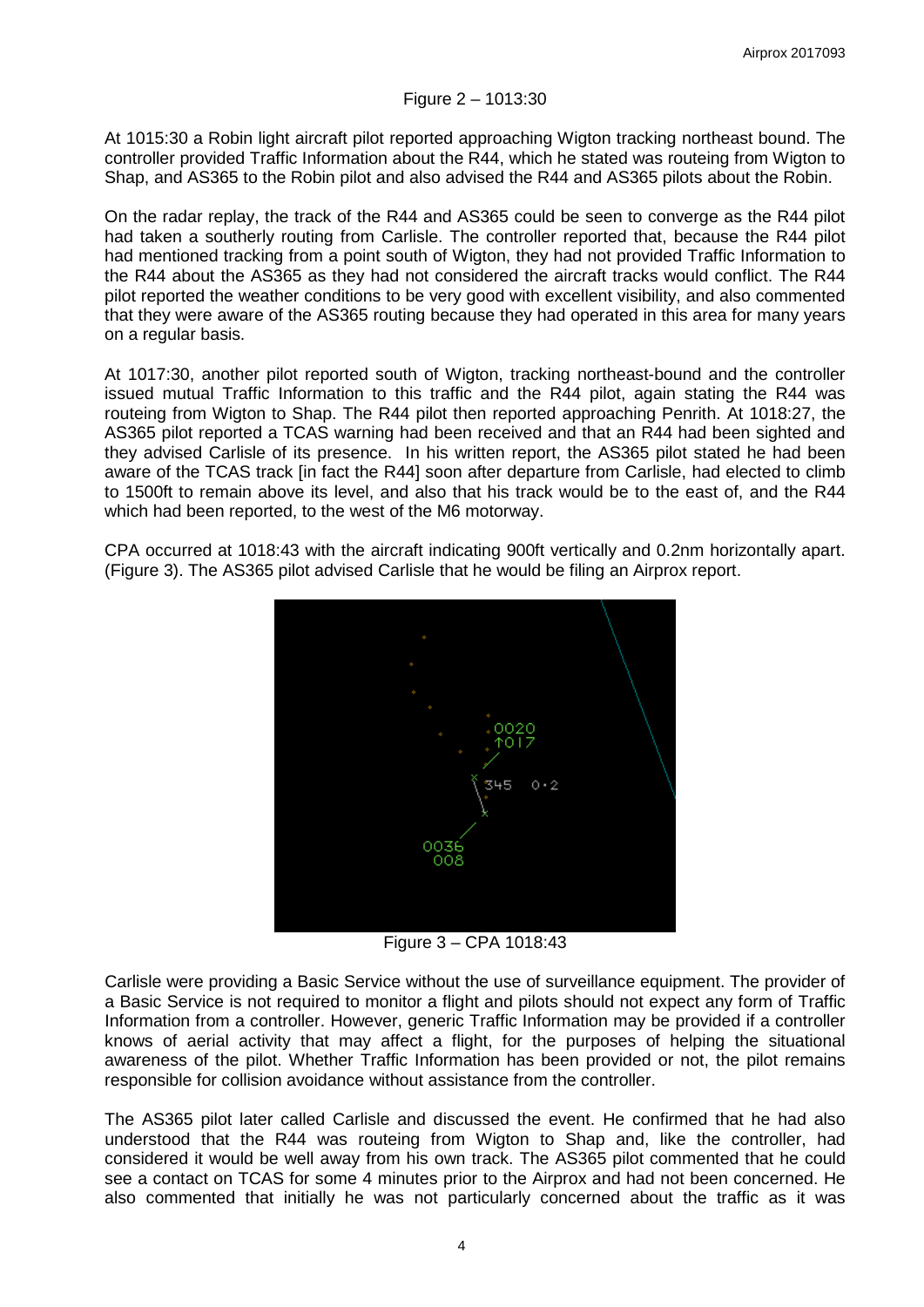remaining ahead of their track, but that TCAS appeared to offer a sudden change of position whereupon the R44 was sighted underneath. The AS365 pilot commented that he filed the report partly to highlight that TCAS isn't necessarily always accurate.

## **UKAB Secretariat**

The AS365 and R44 pilots shared an equal responsibility for collision avoidance and not to operate in such proximity to other aircraft as to create a collision hazard<sup>[2](#page-4-0)</sup>. If the incident geometry is considered as overtaking then the R44 pilot had right of way and the AS365 pilot was required to keep out of the way of the other aircraft by altering course to the right<sup>[3](#page-4-1)</sup>. TCAS is known to suffer from angle of arrival error, which may lead to traffic indications being inaccurate in bearing, but is not known to suffer from range error. Other than the theoretical possibility of signal masking of the R44 from the AS365, the reason for the R44 TCAS indication suddenly appearing under the AS365 could not be determined. Although the Carlisle controller thought that the R44 pilot had planned to route from Wigton to Shap, and passed that Traffic Information to the AS365 pilot, the R44 pilot reported that he had passed his intended routeing and had flown that route.

## **Summary**

An Airprox was reported when an AS365 and an R44 flew into proximity at 1019 on Tuesday 23 $^{\text{rd}}$ May 2017. Both pilots were operating under VFR in VMC, both in receipt of a Basic Service from Carlisle.

# **PART B: SUMMARY OF THE BOARD'S DISCUSSIONS**

Information available consisted of reports from both pilots, radar photographs/video recordings, a report from the air traffic controller involved and a report from the appropriate ATC authority.

Considering the Carlisle controller's actions first, members agreed that he had passed available information, as he perceived reported to him, which in the normal course of events would have greatly assisted the pilots concerned. It was unfortunate that the R44 pilot's transmission of routeing intentions was perceived such that an erroneous mental model was created in the AS365 pilot's and Carlisle controller's minds.

As for the actions of the pilots, members agreed that although the AS365 pilot had assimilated the R44 pilot's routeing as being from Wigton to Shap, as far as he knew the encounter could equally have been with a different aircraft indicating on his TCAS and so the R44 routing was something of a red herring. Ultimately, it was for the AS365 pilot to afford right of way to aircraft if he knew he was overtaking them and, in that respect, it was noted that the AS365 pilot had been aware of an aircraft apparently to the east (left) of him for some time on TCAS, and that he had sensibly increased vertical separation as a result of not seeing it. Presumably, the AS365 pilot had been looking to the left for the TCAS contact as shown on his display and had not seen the R44 because it may instead have been more directly ahead of him as shown by the radar replay. If so, the Board commented that this was a timely reminder of the need to ensure a robust all-round lookout at all times and not to become focused on one specific area for too long despite what other sources might be indicating.

Members commented that the incident seemed to stem from the concern caused by the TCAS contact suddenly 'jumping' underneath the AS365 pilot's aircraft. Bearing error was a known TCAS phenomenon, but members did not have experience of range or elevation 'jumping' and could therefore not wholly account for the AS365 pilot's observation. Irrespective, it was for the AS365 pilot to afford right of way to the R44, which, with albeit flawed situational awareness of the R44's position and altitude from his TCAS, was largely achieved by him climbing to 1500ft. The Board agreed that separation was such that, although the AS365 pilot had been concerned by the sudden repositioning of the TCAS return on his display, there had been no risk of collision and that normal safety

<span id="page-4-1"></span><span id="page-4-0"></span> $^2$  SERA.3205 Proximity.<br> $^3$  SERA.3210 Right-of-way (c)(3) Overtaking.